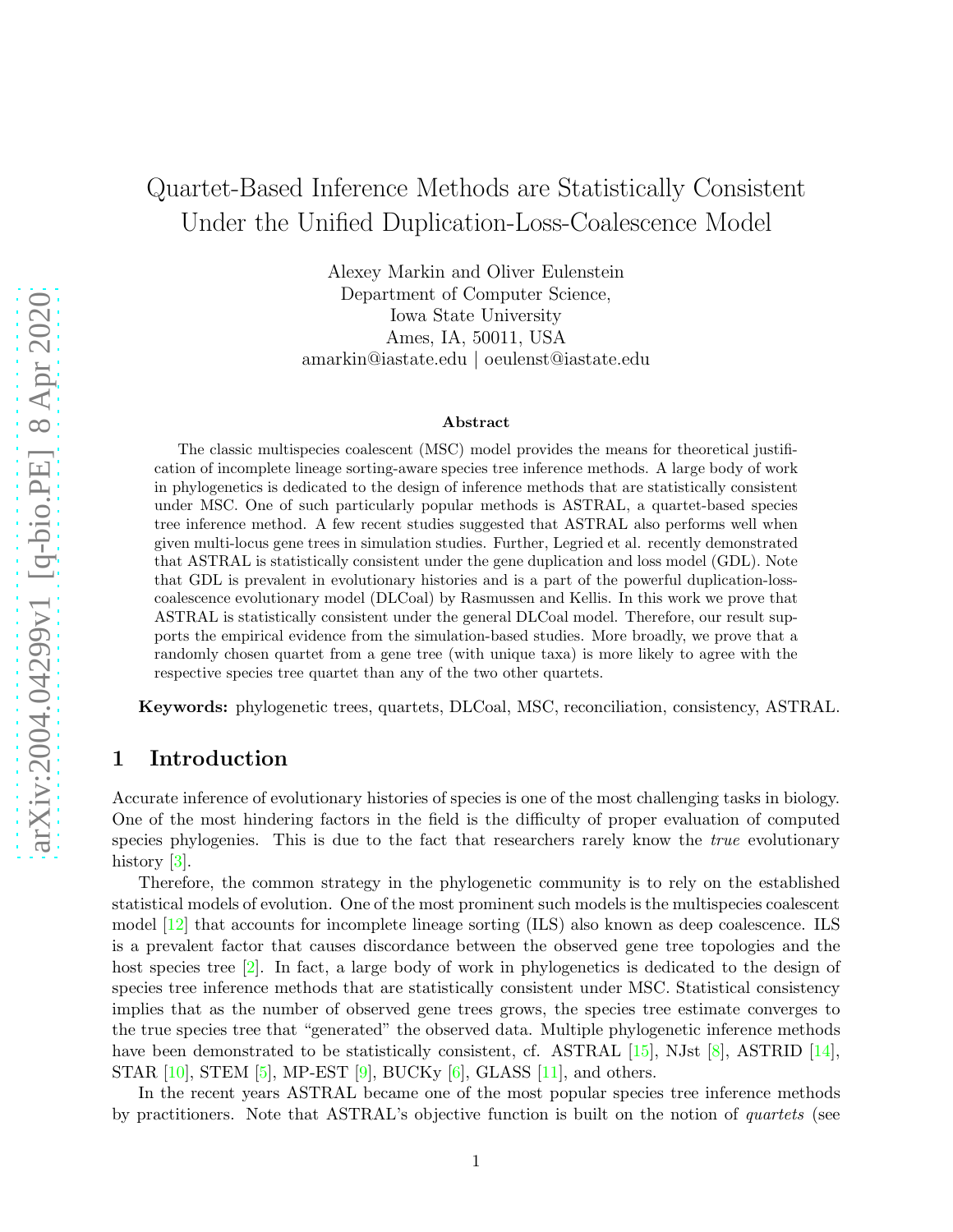<span id="page-1-0"></span>

Figure 1: All three possible quartets on  $a, b, c, d$  leaves.

Figure [1\)](#page-1-0). In particular, the proof that ASTRAL is statistically consistent under MSC stems from two observations. First, Allman et al.  $[1]$  demonstrated that if a species tree displays a quartet q then q is also the most likely observed (unrooted) gene tree topology. Second, it can be seen that every species tree clade will eventually appear in at least one of the observed gene trees.

More recently Legried et al. proved that a version of ASTRAL extended to work with multilocus gene trees, called *ASTRAL-one*, is statistically consistent under the gene duplication and loss model (GDL) [\[7\]](#page-14-10). Note that GDL is a part of the well-recognized unified duplication-losscoalescence (DLCoal) model of gene tree evolution by Rasmussen and Kellis [\[13\]](#page-14-11). DLCoal simultaneously accounts for three crucial types of evolutionary events that shape gene evolution. Namely, duplications, losses, and incomplete lineage sorting events. The DLCoal process involves two steps, (i) a birth/death process within the branches of the species tree creates a *locus tree* (i.e., the GDL process) and (ii) a bounded multispecies coalescence process acting on the locus tree generates the observed *gene tree*. See Figure [2](#page-2-0) for an example.

In this work we prove that ASTRAL-one is statistically consistent under the general DLCoal model. First, we derive gene tree probabilities (constrained to quartets) under the bounded multispecies coalescent model and draw core observations from that analysis. Second, we build on an idea from Legried et al. to systematically separate different duplication-loss scenarios. Then for each such scenario we prove that a random quartet from the gene tree is more likely to agree with the species tree quartet rather than any of the two other quartets.

This result provides a theoretical justification to the findings in [\[4,](#page-14-12) [16\]](#page-15-2) which showcased the accuracy of ASTRAL in presence of duplications, losses, and incomplete lineage sorting.

## 2 Preliminaries

We denote a rooted *(phylogenetic) tree* by  $(T, \omega)$ . Here T is the *tree topology* and is a binary rooted tree with the designated root vertex,  $\rho(T)$ , of degree 2, all internal nodes of degree three, and with leaves that are bijectively labeled by elements of set  $\mathsf{Le}(T)$ . For convenience, we identify leaves with their labels. Further, tree topologies are *planted* implying that an additional *root edge* is attached to the root vertex. Then,  $\omega$  specifies the lengths of edges in T in *coalescent units* (i.e., the number of generations normalized by the effective population size [\[1\]](#page-14-9)). More formally,  $\omega : E(T) \to \mathbb{Q}^+$ . In particular, we assume that all edge lengths are strictly positive.

An *unrooted (phylogenetic) tree topology* T is similar to the rooted tree topology, but without a designated root and the root edge. That is, in unrooted tree  $T$  all non-leaf vertices have degree 3.

We say that an edge e is *external* if it is incident with a leaf vertex, and otherwise we call e *internal.* Further, given a set  $Y \subset X$ , tree topology  $T|_Y$  is obtained from T by restricting the leaf-set to  $Y$ .

A rooted topology T defines a partial order on its nodes: given two nodes x and y we say  $x \leq y$ if x is a descendant of y (and  $x \prec y$  if additionally  $x \neq y$ ). For a set  $Z \subseteq X$  the *least common ancestor (lca)* of Z, denoted  $\text{lca}_T(Z)$ , is the lowest node v such that each  $l \in Z$  is a descendant of  $\upsilon$ .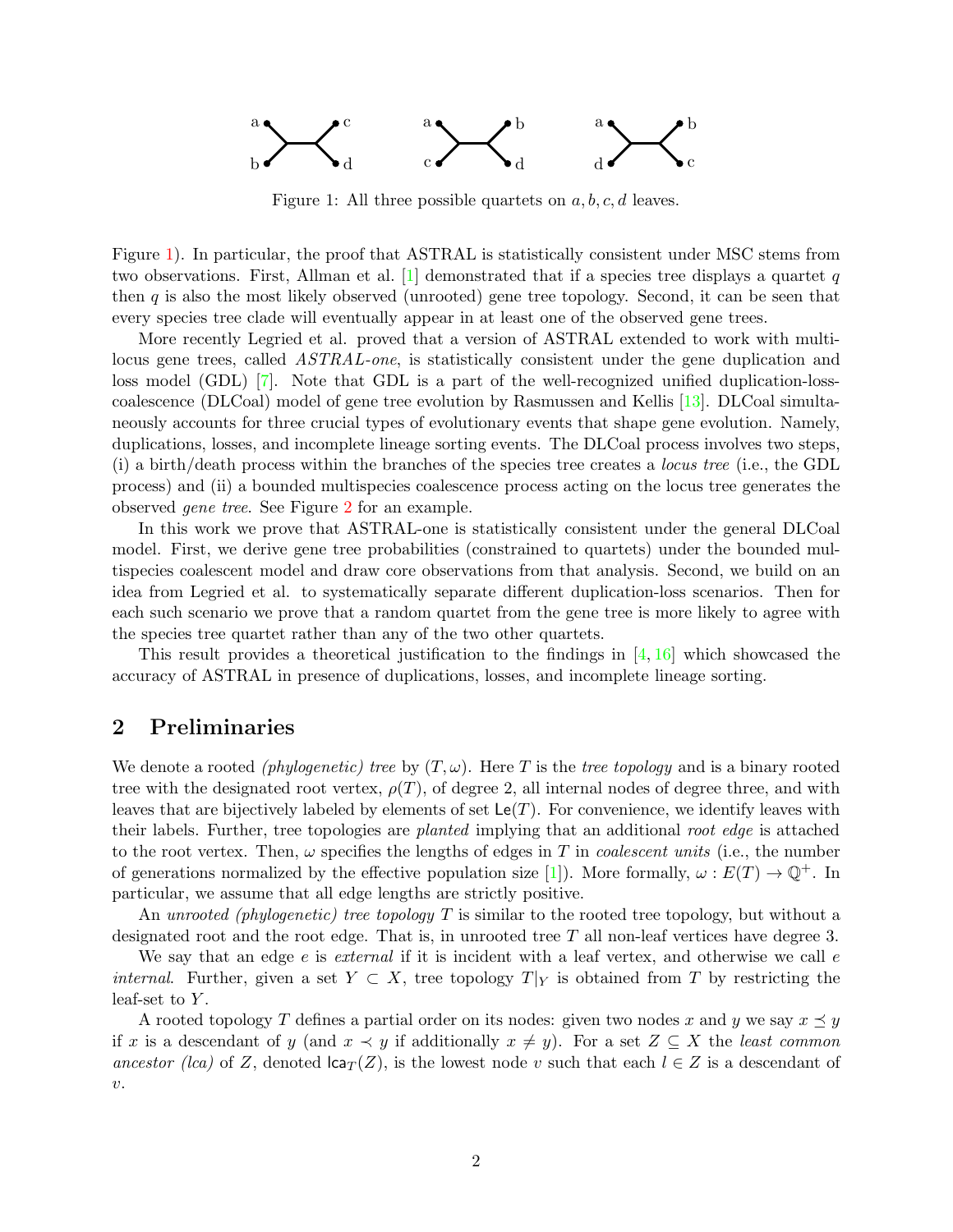<span id="page-2-0"></span>

Figure 2: An example of a gene tree  $G$ , locus tree  $L$ , and species tree  $S$ . Note that the arrows in the locus tree represent the duplication events, and the cross represents a loss event. Further, the red circles on the gene tree represent the duplication points.

Quartets. A quartet is an unrooted tree topology with exactly four leaves. Assuming that the leaves are a, b, c, and d, we denote the quartets in Figure [1\(](#page-1-0)left), 1(middle) and 1(right) as  $ab|cd$ ,  $ac|bd$ , and  $ad|bc$  respectively (based on what pairs of leaves does the internal edge separate).

## 2.1 Unified DLCoal model

We now review the unified duplication-loss-coalescence (DLCoal) model [\[13\]](#page-14-11).

**Species tree.** A species tree  $(T_S, \omega_S)$  represents an evolutionary history of species. Leaves of  $T_S$ are labeled by the extant species names.

**Locus tree.** A locus tree  $(T_L, \omega_L)$  represents a duplication/loss history of a fixed gene. A locus tree is obtained from the species tree by running the duplication-loss process  $[7,13]$  $[7,13]$  on top of it. More specifically, The process starts in the root edge of the species tree with exactly one locus. Then, developing along the branches of the species tree, every locus (independently) has an exponential probability of being duplicated (i.e., a new locus is created) or being lost. See Figure [2](#page-2-0) for an example.

Locus tree leaves are labeled by gene names.

**Gene tree.** A gene tree  $(T_G, \omega_G)$  represents a gene evolutionary history. The gene tree is obtained from the locus tree by running the *bounded multispecies coalescent (b-MSC)* process on top of it [\[13\]](#page-14-11) (see Section [2.3](#page-3-0) for a more detailed description of that process). Figure [2](#page-2-0) provides an example of that process.

## 2.2 Multispecies coalescent (MSC) model

In the standard multispecies coalescent model [\[12\]](#page-14-1) gene lineages are followed backwards in time (from the leaves to the root).

For simplicity, we assume that there is exactly one gene lineage starting in every extant locus tree leaf. If two or more lineages enter the same locus tree edge, then an exponential distribution defines a probability of a specific pattern of coalescence of those lineages.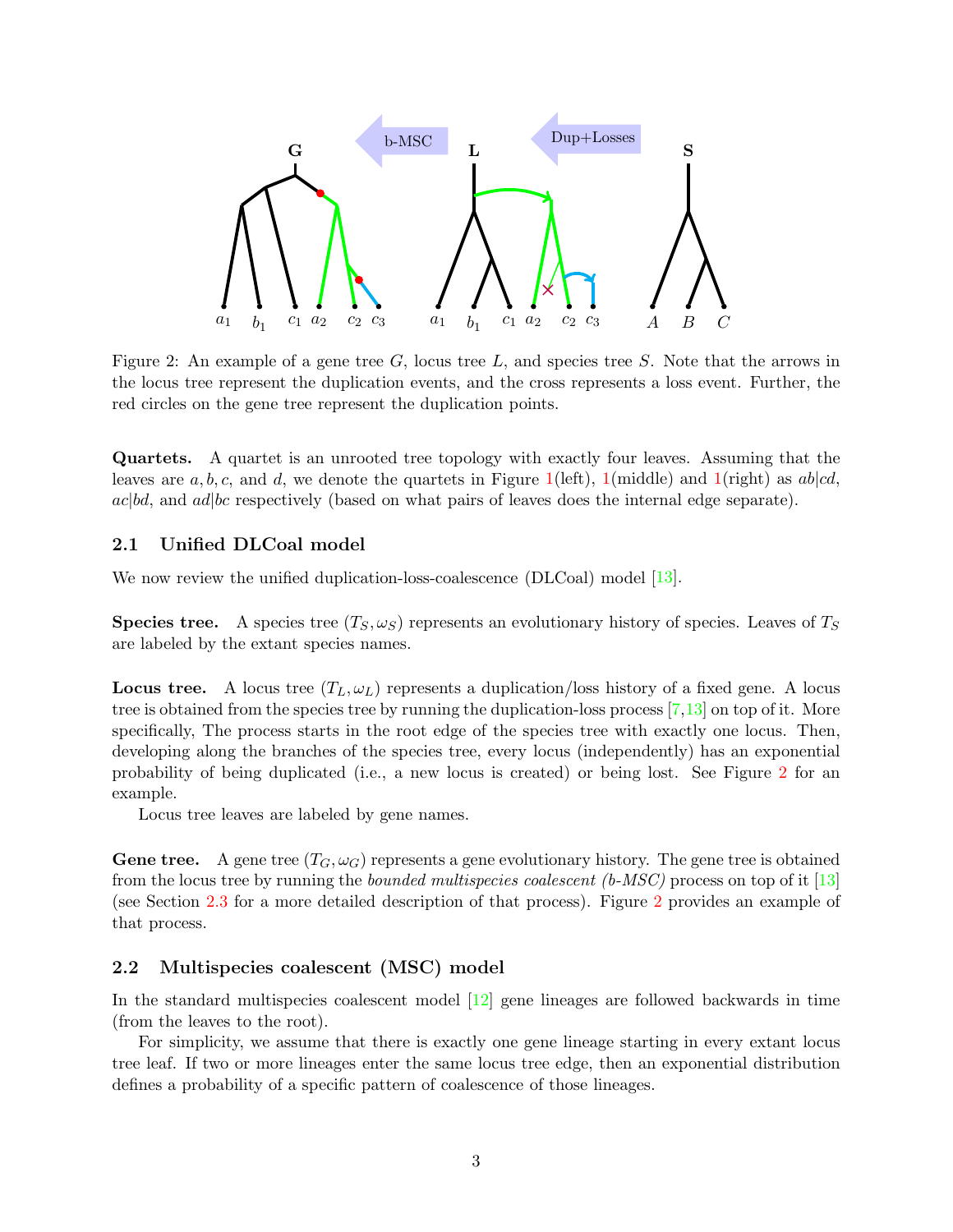In particular, for any two lineages  $a, b$  that entered the same edge the probability that they coalesce within time  $x$  (specified in terms of coalescent units) is as follows:

 $P[a, b \text{ coalesced within time } x] = 1 - e^{-x}.$ 

More generally, we denote the probability that  $i$  lineages coalesce into  $j$  lineages within time  $x$  $(j \leq i)$  by  $g_{i,j}(x)$ . This value can be computed using the following formula [\[1\]](#page-14-9):

$$
g_{i,j}(x) = \sum_{k=j}^{i} \exp\left(-\binom{k}{2}x\right) \frac{(2k-1)(-1)^{k-j}}{j!(k-j)!(j+k-1)} \prod_{m=0}^{k-1} \frac{(j+m)(i-m)}{i+m}.
$$

Further, it is important to note that if more than 2 lineages enter the same edge, then there is an equal probability for any pair of the lineages to coalesce first (i.e., the process is symmetric).

## <span id="page-3-0"></span>2.3 Bounded MSC (b-MSC) model

The constraints on MSC in the unified DLCoal model appear due to the duplication points. In particular, assume that a duplication occurred at time point d in time (counting backwards from leaves). Further, let a and b be locus leaves that are located below that duplication (i.e., a and b exist as a consequence of that duplication). Then we know that lineages a and b must coalesce prior to time point d. Therefore, the probability that any two lineages  $a, b$ , which entered the same edge below a duplication point  $p$ , coalesce within time  $x$  is as follows:

 $P[a, b \text{ coalesced within time } x \mid a, b \text{ coalesced prior to } p] = \frac{1 - e^x}{P[ a, b \text{ coalesced prior to } p]}$  $\overline{P[a, b \text{ coalesced prior to } p]}.$ 

Where  $P[a, b]$  coalesced prior to p is determined by the original, unbounded MSC model.

## <span id="page-3-2"></span>3 Quartet probabilities under b-MSC

To obtain our main result we need to compute the probabilities of each quartet appearing in the gene tree tree based on a fixed locus tree topology. Note that Allman et al. [\[1\]](#page-14-9) explicitly computed these probabilities in the case of *unconstrained MSC*. In our case we need to incorporate cases, when duplications (locus creation events) appear along the edges of the locus tree.

Remark: From now on, for convenience, we only focus on trees with exactly four leaves.

Without loss of generality assume that the locus tree L displays the quartet  $ab|cd$ . Then there are two cases: either (i)  $L$  is a balanced rooted tree or (ii)  $L$  is a caterpillar tree. We now explore both those cases.

### <span id="page-3-1"></span>3.1 L is balanced

## 3.1.1 Duplications along the  $X$  or  $Y$  edges.

Assume that a duplication has occurred along the  $X$  and/or  $Y$  edge. Recall that a duplication point indicates that gene lineages below it in the locus tree must coalesce prior to the duplication (when looking backwards in time). Therefore, if there is a duplication along the  $X$  edge, then lineages corresponding to genes  $a$  and  $b$  must coalesce on that edge. That is, the gene tree must display quartet  $ab|cd$ . Similarly, the same is true if a duplication is located on the Y edge. Hence,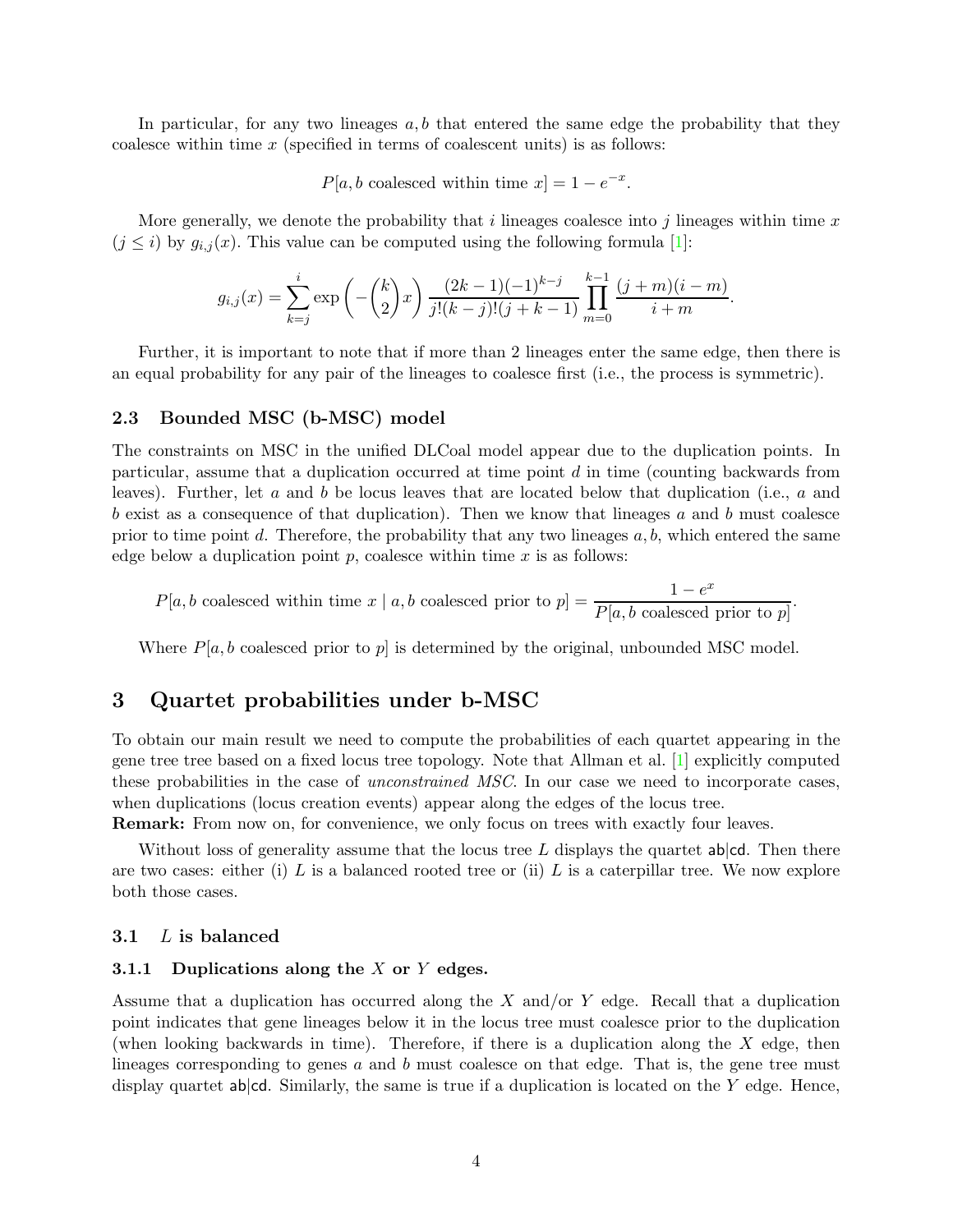

<span id="page-4-1"></span>Figure 3: The balanced quartet representing the locus tree and displaying quartet ab|cd. The dotted circles indicate potential duplication locations that can affect gene tree probabilities.



## 3.1.2 General case

We now demonstrate that for balanced  $L$  there always exists a duplication along either the  $X$  or Y edge. More formally, see Lemma [1.](#page-4-0)

<span id="page-4-0"></span>**Lemma 1.** Let L be a balanced locus tree displaying a quartet q. Then  $P[q \in G | L] = 1$ .

*Proof.* Let r be the root of L. Note that every vertex in the locus tree corresponds to a locus creation event. This implies that one of the child edges of  $r$  must have a duplication on it. Then by the above analysis in Section [3.1.1,](#page-3-1) gene tree  $G$  must display the same quartet  $q$ .  $\Box$ 

Remark: Note that potential duplications along the external edges do not affect the coalescence process.

### <span id="page-4-2"></span>3.2  $L$  is a caterpillar



Figure 4: The caterpillar quartet representing the locus tree and displaying quartet ab|cd.

For convenience, we set  $x := \omega_L(X)$ ,  $y := \omega_L(Y)$  to be the lengths of edges X and Y respectively. We now explore all possibilities of duplication placements on edges of  $L$ .

## 3.2.1 No duplications (unbounded MSC).

In this case the quartet probabilities are given by Allman et al. [\[1\]](#page-14-9). In particular,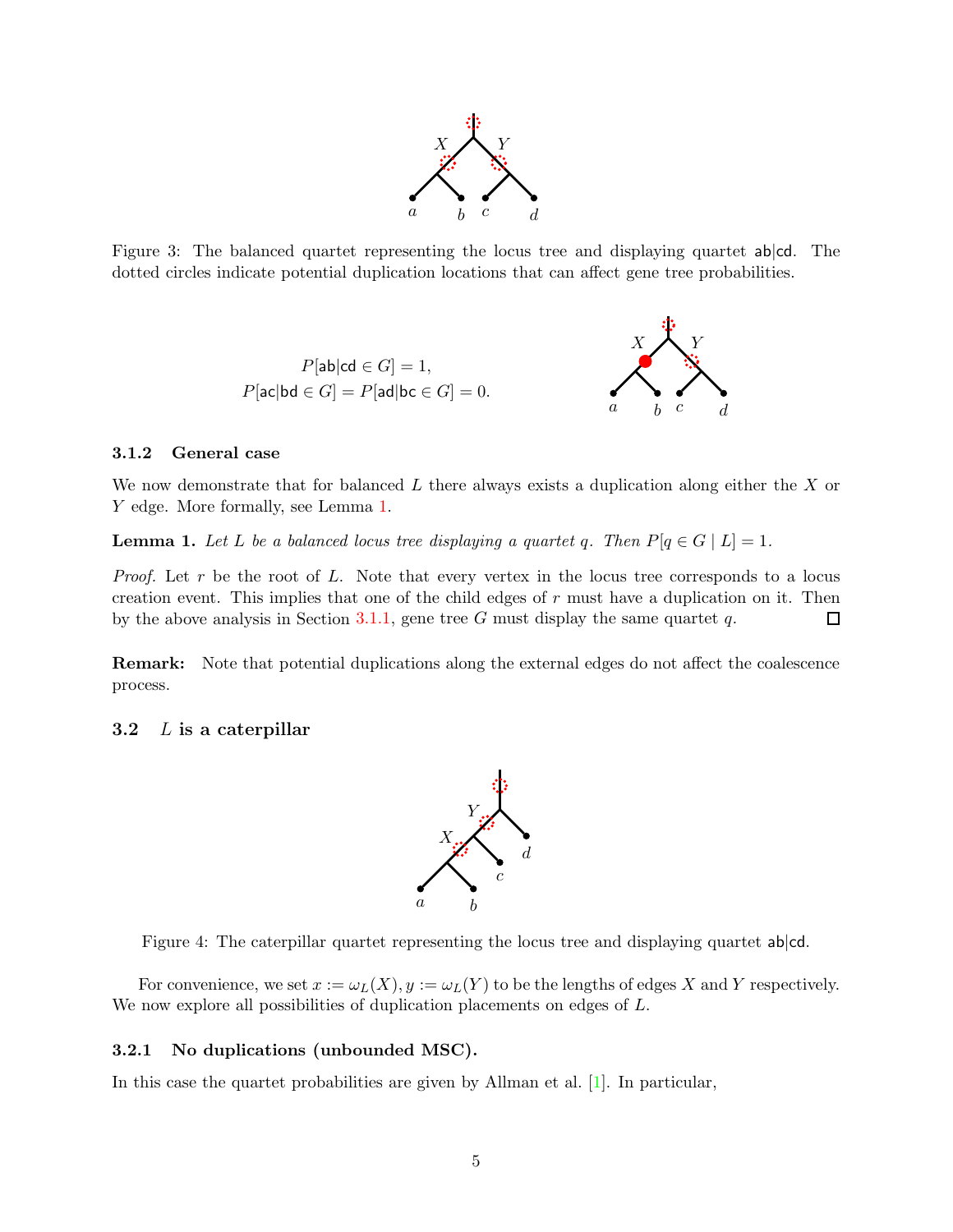

## <span id="page-5-0"></span>3.2.2 X edge duplication.

Similarly to the balanced case, it is not difficult to see that

 $P[\text{ab}|\text{cd} \in G] = 1$ ,  $P[\textsf{ac}|\textsf{bd} \in G] = P[\textsf{ad}|\textsf{bc} \in G] = 0.$ 



#### 3.2.3 Y edge duplication.

Assume that a duplication occurred on the Y edge as shown in the figure below and no duplications occurred along on the  $X$  edge. Then



#### 3.2.4 Root edge duplication.

Assume that a duplication occurred on the root edge as shown in the figure below and no duplications occurred along the X and Y edges.

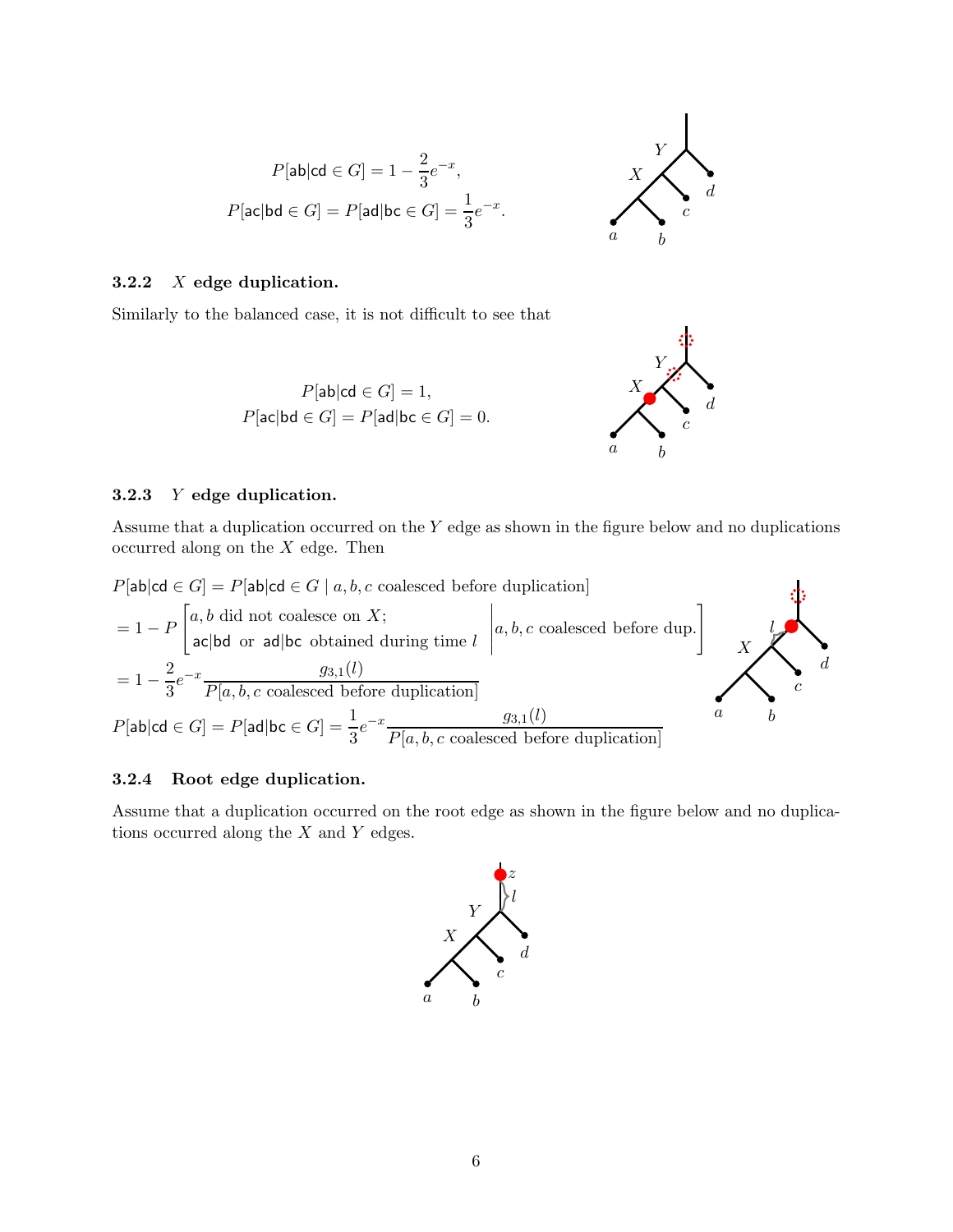We start with computing the probability of the  $ac|bd$  quartet.

$$
P[\text{ac}|\text{bd} \in G] = \frac{\begin{bmatrix} a, b \text{ did not coalesce on } X; \\ a, c \text{ coalesced on } Y \text{ first;} \\ \text{remaining lineages coalesced before } z \end{bmatrix} + P \begin{bmatrix} a, b \text{ did not coalesce on } X; \\ \text{no coalescence on } Y; \\ \text{ac}|\text{bd obtained within time } l \end{bmatrix}}{\begin{bmatrix} P[a, b, c, d \text{ coalesced before duplication]} \\ P[a, b, c, d \text{ coalesced before duplication]} \end{bmatrix}} = \frac{\frac{1}{3}e^{-x}(g_{3,2}(y)g_{3,1}(l) + g_{3,1}(y)g_{2,1}(l) + g_{3,3}(y)g_{4,1}(l))}{P[a, b, c, d \text{ coalesced before duplication]}}.
$$

Further, by symmetry  $P[\text{ac}|\text{bd} \in G] = P[\text{ad}|\text{bc} \in G]$ . Therefore,

$$
P[\text{ab}|\text{cd} \in G] = 1 - \frac{2}{3}e^{-x} \left( \frac{g_{3,2}(y)g_{3,1}(l) + g_{3,1}(y)g_{2,1}(l) + g_{3,3}(y)g_{4,1}(l)}{P[a,b,c,d \text{ coalesced before duplication}]} \right).
$$

## 3.3 Core observations

It is not difficult to see from the above derivations that for a fixed locus tree topology that displays ab|cd (balanced or caterpillar), if one increases the length of edge X then the probability  $P[\text{ab}|\text{cd} \in$ G] grows. More formally, see Observation [1.](#page-6-0)

#### <span id="page-6-0"></span>Observation 1.

 $(i)$  Let  $L_1$  and  $L_2$  be two balanced trees displaying ab  $|cd$  (as in Fig. [3\)](#page-4-1), with identical locations *of duplication nodes and with*  $\omega_{L_1}(X) > \omega_{L_2}(X)$  and  $\omega_{L_1}(Y) \ge \omega_{L_2}(Y)$ . Then

$$
P[\mathsf{ab}|\mathsf{cd} \in G \mid L_1] > P[\mathsf{ab}|\mathsf{cd} \in G \mid L_2].
$$

*(ii) Let*  $L_1$  *and*  $L_2$  *be two* caterpillar *trees displaying* ab  $|cd$  *(as in Fig. [4\)](#page-4-2), with identical locations of duplication nodes and with*  $\omega_{L_1}(X) > \omega_{L_2}(X)$  and  $\omega_{L_1}(Y) \ge \omega_{L_2}(Y)$ . Then

$$
P[{\sf ab}|{\sf cd} \in G \mid L_1] > P[{\sf ab}|{\sf cd} \in G \mid L_2].
$$

Further, from the above derivations we observe the following.

<span id="page-6-1"></span>Lemma 2. *For a locus tree* L *that displays* ab|cd *(regardless of duplication locations) we have*  $P[\textsf{ab}|\textsf{cd} \in G \mid L] > P[\textsf{ac}|\textsf{bd} \in G \mid L] = P[\textsf{ad}|\textsf{bc} \in G \mid L].$ 

*Proof.* Observe that this statement is not trivial only in two cases. (i) L is a caterpillar and the lowest duplication is on  $Y$  edge. (ii)  $L$  is a caterpillar and the lowest duplication is at the root edge.

In case (i) it is sufficient to show that  $P[a, b, c$  coalesced before duplication  $\geq g_{3,1}(l)$ . Indeed observe that

$$
P[a, b, c \text{ coalesced before duplication}] = \sum_{k=2}^{3} g_{k,1}(l) P[k \text{ lineages entered edge} Y] \ge g_{3,1}(l).
$$

The inequality holds since  $g_{k,1}(l) \ge g_{3,1}(l)$  for all  $k \in \{2,3\}.$ 

Note that the proof in the other case is similar.

 $\Box$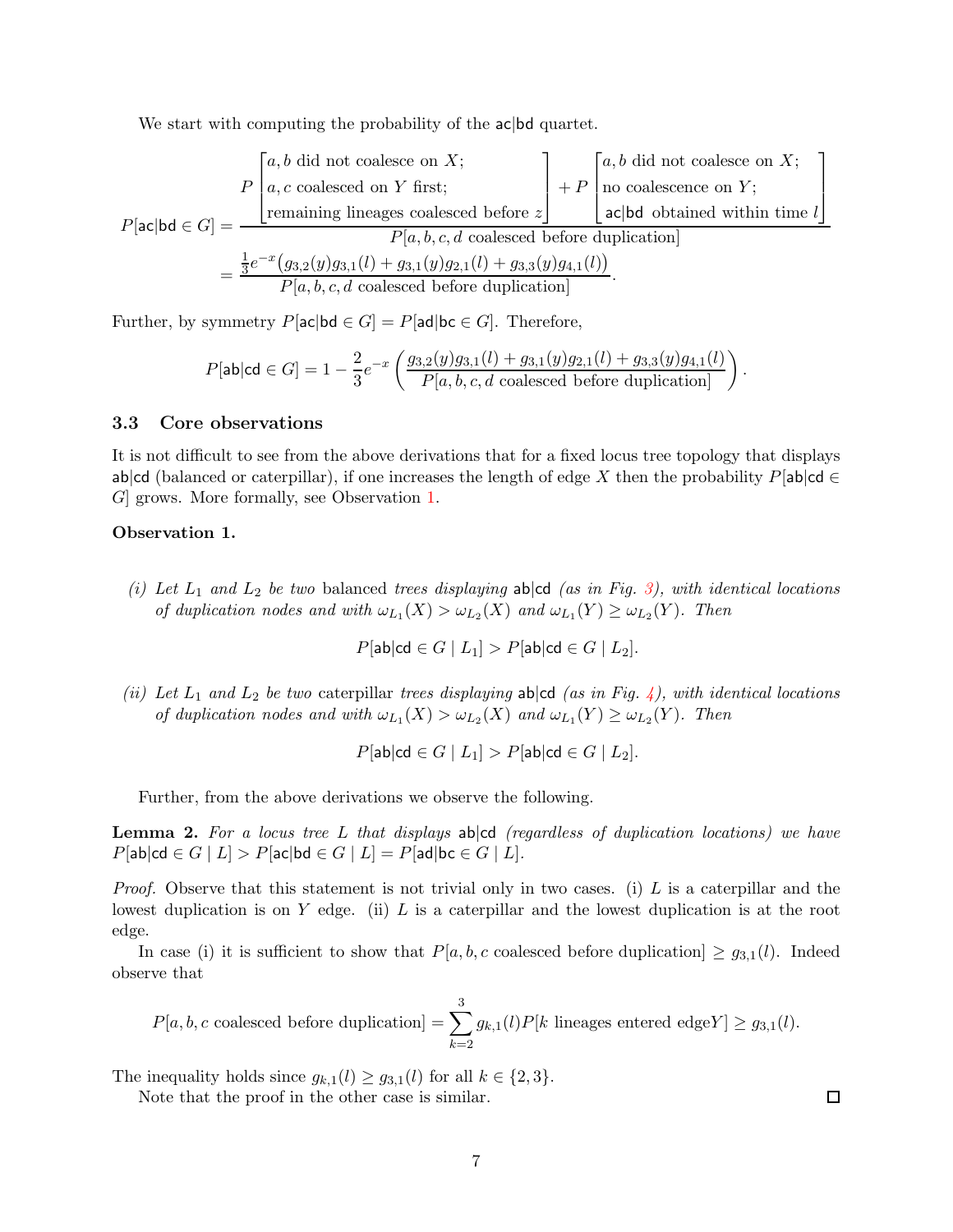<span id="page-7-1"></span>

Figure 5: An example of the partial embedding of a locus tree into balanced S. The blue lineages correspond to the locus tree. Note that the five locus lineages crossing the dashed speciation line are *root lineages*.

## 4 Consistency of ASTRAL-one

We now prove that ASTRAL-one method is statistically consistent under the DLCoal model.

Theorem 1. *Let* S *be a fixed species tree and let* G *be a collection of gene trees that independently evolved within* S *according to the DLCoal process. Then as the number of trees in* G *goes to infinity, the probability that* Sˆ*, the species tree estimate by ASTRAL-one, is equal to* S *goes to 1.*

For this result it is sufficient (see [\[7\]](#page-14-10)) to prove the following:

<span id="page-7-0"></span>Theorem 2. *Let* S *be a species tree with four leaves that displays quartet* AB|CD*, and let* G *be a gene tree that evolved in* S *according to the DLCoal process. If one picks genes* a, b, c, d *(that correspond to species* A, B, C, D *respectively) uniformly at random (assuming they exist) from* G*, then*  $P[\text{ab}|\text{cd} \in G] > P[\text{ac}|\text{bd} \in G] = P[\text{ad}|\text{bc} \in G]$ .

Therefore, the remainder of the section is dedicated to the proof of Theorem [2.](#page-7-0) We first prove the theorem for S being balanced, and then prove it for the caterpillar case.

#### 4.1 S is balanced

Similarly to [\[7\]](#page-14-10), we first of all implicitly condition our probability space on the event that at least one of each  $a, b, c$  and  $d$  genes must be present in  $G$ . Further, we condition our probability space on a fixed number of locus tree lineages existing at the speciation point at the root of S. That is, consider the duplication/loss (birth/death) process occurring within the root branch of S. Then let RL be the random variable denoting the number of locus lineages at the speciation point (see Figure [5\)](#page-7-1). We are going to prove that

$$
P[\text{ab}|\text{cd} \in G \mid RL = l] > P[\text{ac}|\text{bd} \in G \mid RL = l] = P[\text{ad}|\text{bc} \in G \mid RL = l]
$$

for any fixed value of  $l = \{1, 2, ...\}$ . Therefore, for convenience, we do not explicitly write the condition  $RL = l$  in probability equations throughout the rest of the proof. Further, we refer to the set of these l locus lineages as *root lineages*.

Let now  $i_a \in \{1, \ldots, l\}$  be the index of a root lineage, from which gene a has descended. Similarly, we define  $i_b, i_c$ , and  $i_d$ . For the better readability of the rest of the proof, we introduce the notation to describe scenarios of the type  $i_a = i_b = i_c \neq i_d$ . In particular, we write  $(abc, d)$  for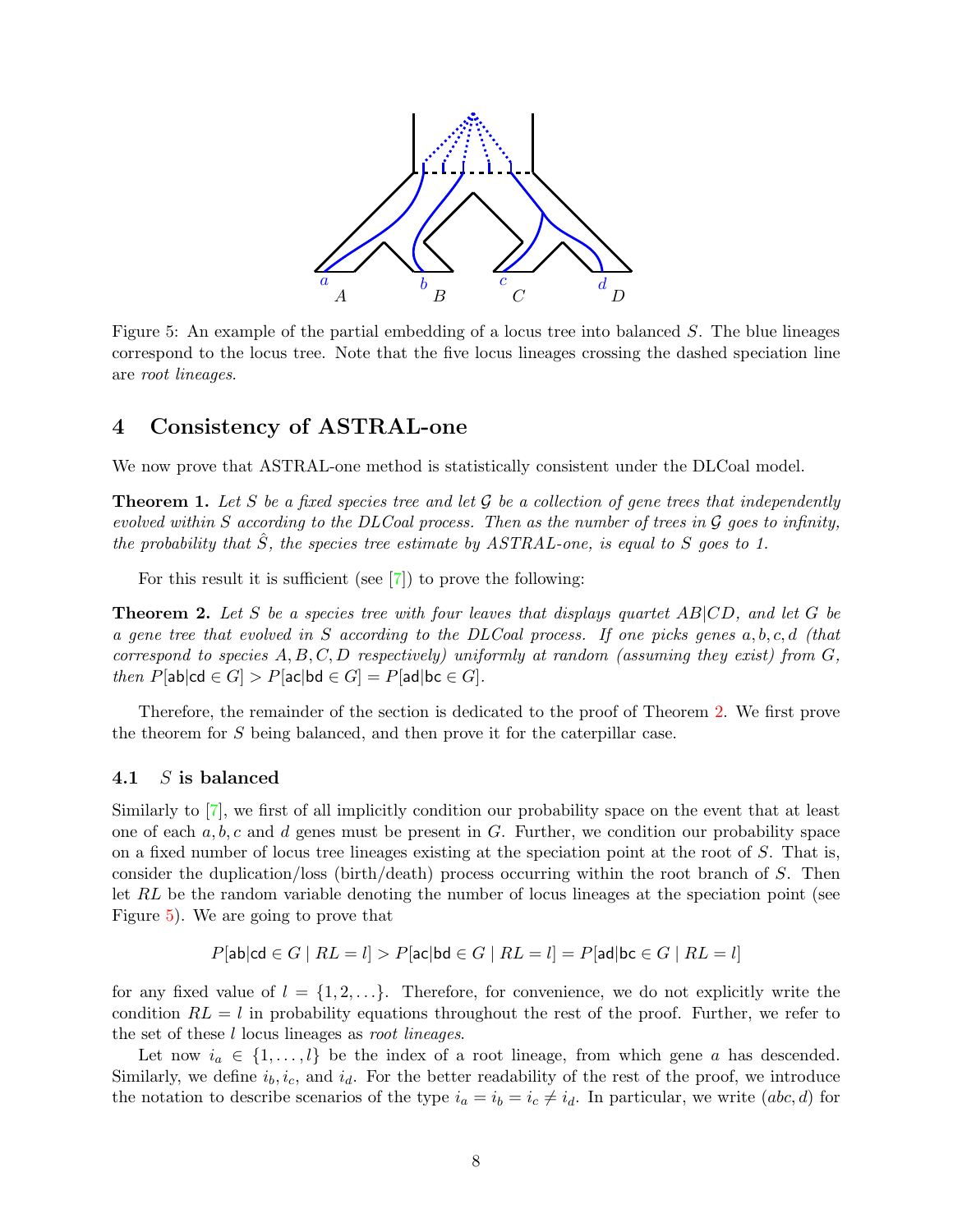<span id="page-8-0"></span>

Figure 6: Left: the embedding of a locus tree  $L_{(ab,cd)}$ . Right: the embedding of a locus tree  $L_{(ac,bd)}$ .

that scenario, we write  $(ab, cd)$  to denote the scenario  $i_a = i_b \neq i_c = i_d$ , and we write  $(a, b, c, d)$  to denote the scenario, where all  $i_x$  are distinct.

Then by the law of total probability.

$$
P[{\sf ab}|{\sf cd} \in G] = \sum_I P[{\sf ab}|{\sf cd} \in G, I].
$$

Where I is one of the above scenarios (i.e., a partition of set  $\{a, b, c, d\}$  or a combination of such partitions). In particular  $I \in \{(a, b, c, d); (ab, cd) \vee (ac, bd); (ab, c, d) \vee (cd, a, b) \vee (ac, b, d) \vee (bd, a, c);$  $(abc, d) \vee (abd, c) \vee (acd, b) \vee (bcd, a) \vee (abcd); (ad, bc) \vee (ad, b, c) \vee (bc, a, d)$ . Observe that we cover all possible scenarios/partitions here.

We now prove that  $P[\textsf{ab}|\textsf{cd} \in G] > P[\textsf{ac}|\textsf{bd} \in G]$ . Note that  $P[\textsf{ad}|\textsf{bc} \in G] = P[\textsf{ac}|\textsf{bd} \in G]$ simply follows from the fact that swapping c and  $d$  leaf labels does not affect the probabilities. Let us carry out the proof by considering different values of I. That is, we prove that  $P[\text{ab}|\text{cd} \in G, I] \geq$  $P[\text{ac}|\text{bd} \in G, I]$  for all of the above I, and at least in one case the *strict* inequality holds.

## 4.1.1 Case  $I = (a, b, c, d)$

By symmetry of the DLCoal process at the root edge, it is not difficult to see that in this case  $P[\text{ab}|\text{cd} \in G | I] = P[\text{ac}|\text{bd} \in G | I].$  Hence,  $P[\text{ab}|\text{cd} \in G, I] = P[\text{ac}|\text{bd} \in G, I]$ 

## 4.1.2 Case  $I = (ab, cd) \vee (ac, bd)$

We need to show that

$$
P[\mathsf{ab}|\mathsf{cd} \in G, I] = P[\mathsf{ab}|\mathsf{cd} \in G \mid (ab, cd)]P[(ab, cd)] + P[\mathsf{ab}|\mathsf{cd} \in G \mid (ac, bd)]P[(ac, bd)]
$$
  
\n
$$
\geq P[\mathsf{ac}|\mathsf{bd} \in G \mid (ab, cd)]P[(ab, cd)] + P[\mathsf{ac}|\mathsf{bd} \in G \mid (ac, bd)]P[(ac, bd)] = P[\mathsf{ac}|\mathsf{bd} \in G, I].
$$

Observe the following.

**Lemma 3.**  $P[ab|cd ∈ G | (ab, cd)] = P[ac|bd ∈ G | (ac, bd)] = 1.$ 

*Proof.* Consider the locus trees  $L_{(ab, cd)}$  and  $L_{(ac, bd)}$  for the  $(ab, cd)$  and  $(ac, bd)$  cases respectively (see Figure [6\)](#page-8-0). Note that we only consider the part of the locus tree restricted to the four selected genes a, b, c, d. It is not difficult to see that both  $L_{(ab,cd)}$  and  $L_{(ac,bd)}$  are balanced. Therefore, by Lemma [1,](#page-4-0)  $P[\textsf{ab}|\textsf{cd} \in G \mid (ab, cd)] = P[\textsf{ac}|\textsf{bd} \in G \mid (ac, bd)] = 1.$  $\Box$ 

Corollary 1. P[ac|bd ∈ G |  $(ab, cd)$ ] = P[ab|cd ∈ G |  $(ac, bd)$ ] = 0.

**Lemma 4.**  $P[(ab, cd)] \geq P[(ac, bd)].$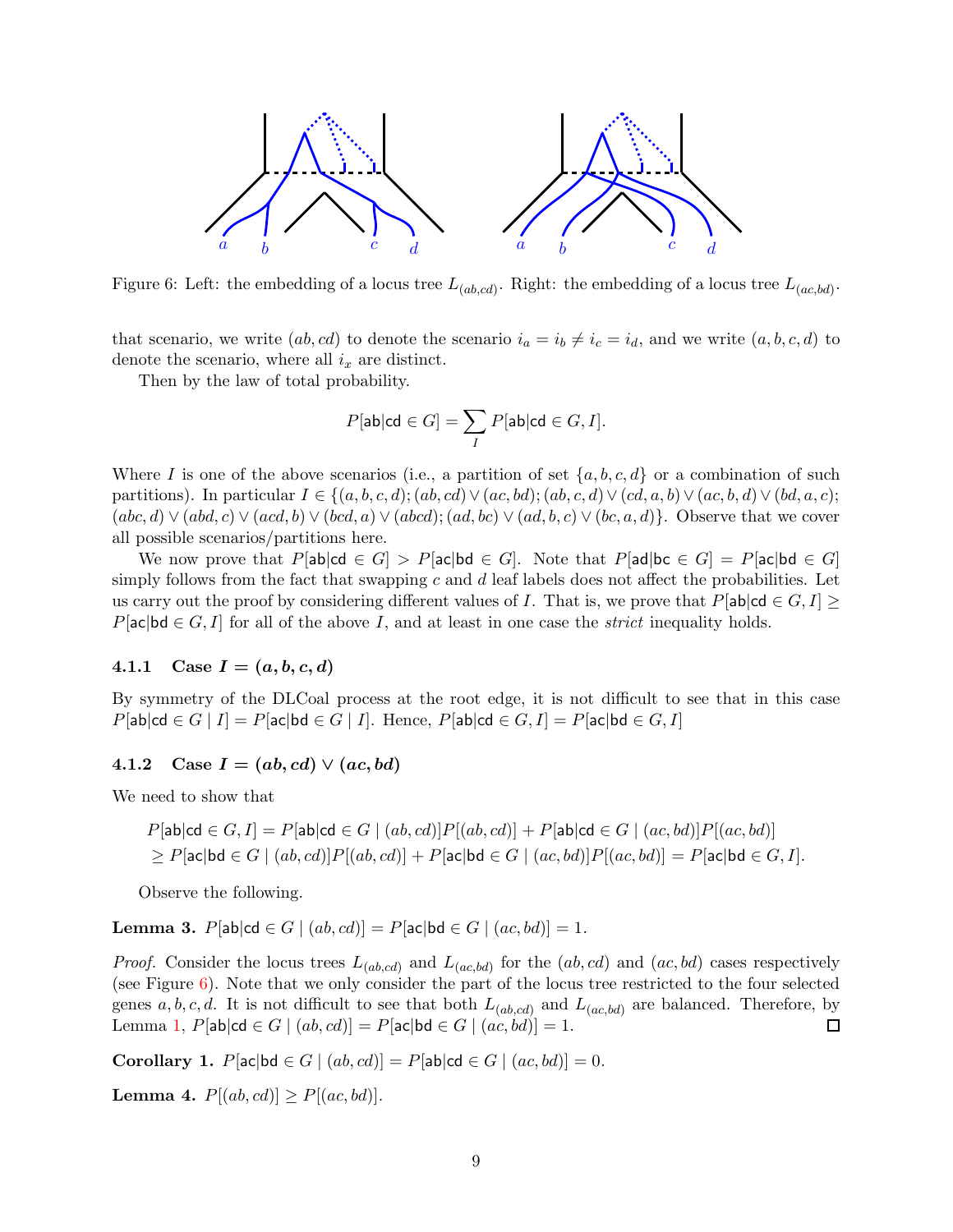*Proof.* Our proof is similar to the proof of Lemma 1 in Legried et al. [\[7\]](#page-14-10). In particular, let  $N_i \in$  $\{0, 1, \ldots\}$  be the number of locus lineages that descended from a root lineage  $i \in \{1, \ldots, l\}$  and that existed at the moment of speciation into species A and B. Similarly, we define  $M_i$  variables for the number of lineages that existed at the speciation at the parent of C and D.

Observe that  $P[(ab, cd)] = P[i_a = i_b, i_c = i_d] - P[(abcd)]$  and  $P[(ac, bd)] = P[i_a = i_c, i_b = i_d]$  $[i_d] - P[(abcd)]$ . Further, note that when conditioned on specific values of  $N_i$ 's and  $M_i$ 's,  $i_a = i_c$ and  $i_b = i_d$  events become independent. That is, for fixed  $(N_i)$  and  $(M_i)$  values we have

$$
P[i_a = i_b, i_c = i_d \mid (N_i), (M_i)] = \frac{\sum_j (N_j^2)}{(\sum_j N_j)^2} \frac{\sum_j (M_j^2)}{(\sum_j M_j)^2}
$$

$$
P[i_a = i_c, i_b = i_d \mid (N_i), (M_i)] = \frac{\sum_j (N_j M_j)}{(\sum_j N_j)(\sum_j M_j)} \frac{\sum_j (N_j M_j)}{(\sum_j N_j)(\sum_j M_j)}.
$$

Then by Cauchy-Schwartz,  $(\sum_j (N_j M_j))^2 \leq \sum_j (N_j^2) \sum_j (M_j^2)$  and therefore  $P[i_a = i_b, i_c = i_d]$  $(N_i),(M_i)] \ge P[i_a = i_c, i_b = i_d | (N_i),(M_i)]$  for any realization of  $(N_i)$  and  $(M_i)$  variables. That is,  $P[(ab, cd)] \geq P[(ac, bd)].$  $\Box$ 

Using the above results, we have

$$
P[\mathsf{ab}|\mathsf{cd} \in G, I] = P[(ab, cd)] \ge P[(ac, bd)] = P[\mathsf{ac}|\mathsf{bd} \in G, I].
$$

## <span id="page-9-1"></span>4.1.3 Case  $I = (ab, c, d) \vee (cd, a, b) \vee (ac, b, d) \vee (bd, a, c)$

We prove that

$$
P[\mathsf{ab}|\mathsf{cd} \in G, I] = P[\mathsf{ab}|\mathsf{cd} \in G \mid (ab, c, d) \vee (cd, a, b)] P[(ab, c, d) \vee (cd, a, b)]
$$
  
+ 
$$
P[\mathsf{ab}|\mathsf{cd} \in G \mid (ac, b, d) \vee (bd, a, c)] P[(ac, b, d) \vee (bd, a, c)]
$$
  

$$
\geq P[\mathsf{ac}|\mathsf{bd} \in G \mid (ab, c, d) \vee (cd, a, b)] P[(ab, c, d) \vee (cd, a, b)]
$$
  
+ 
$$
P[\mathsf{ac}|\mathsf{bd} \in G \mid (ac, b, d) \vee (bd, a, c)] P[(ac, b, d) \vee (bd, a, c)] = P[\mathsf{ac}|\mathsf{bd} \in G, I].
$$

From now on, for convenience, we will denote the event  $(ab, c, d) \vee (cd, a, b)$  by **AB** and the event  $(ac, b, d) \vee (bd, a, c)$  by  $AC$ .

Consider the following results.

<span id="page-9-0"></span>**Lemma 5.**  $P[ab|cd ∈ G | AB)] ≥ P[ac|bd ∈ G | AC]$ *.* 

*Proof.* Note that fixing the number of root lineages allows us to treat the dup-loss processes independently for the root edge and for the lower edges. Let  $\mathcal{L}_r$  be a dup-loss scenario in the root edge conditioned on  $RL = l$ . Without loss of generality then assume that in case  $(ab, c, d)$ , we have  $i_a = i_b = 1$ ,  $i_c = 2$ , and  $i_d = 3$ ; in case  $(cd, a, b)$  we assume  $i_c = i_d = 1$ ,  $i_a = 2$ , and  $i_b = 3$ . Similarly, under  $(ac, b, d)$  we assume  $i_a = i_c = 1, i_b = 2, i_d = 3$  and under  $(bd, a, c)$  we assume that  $i_b = i_d = 1, i_a = 2, i_d = 3$ . Then a fixed  $\mathcal{L}_r$  scenario similarly influences the locus tree in all four cases.

Given that  $(ab, c, d)$  and  $(cd, a, b)$  cases are virtually identical for the rest of the proof (since they are symmetric), for simplicity, we will only consider the  $(ab, c, d)$  case. Similarly, under the  $AC$  event, we will only consider case  $(ac, b, d)$ .

Then, Figures [7](#page-10-0) and [8](#page-10-1) depict two possible topologies of the  $\mathcal{L}_r$  scenario when acting on the root lineages 1, 2, and 3. Observe that the third topology, where root lineages 1 and 3 form a cherry, is identical in terms of analysis to the topology depicted in Figure [7,](#page-10-0) and therefore is not considered.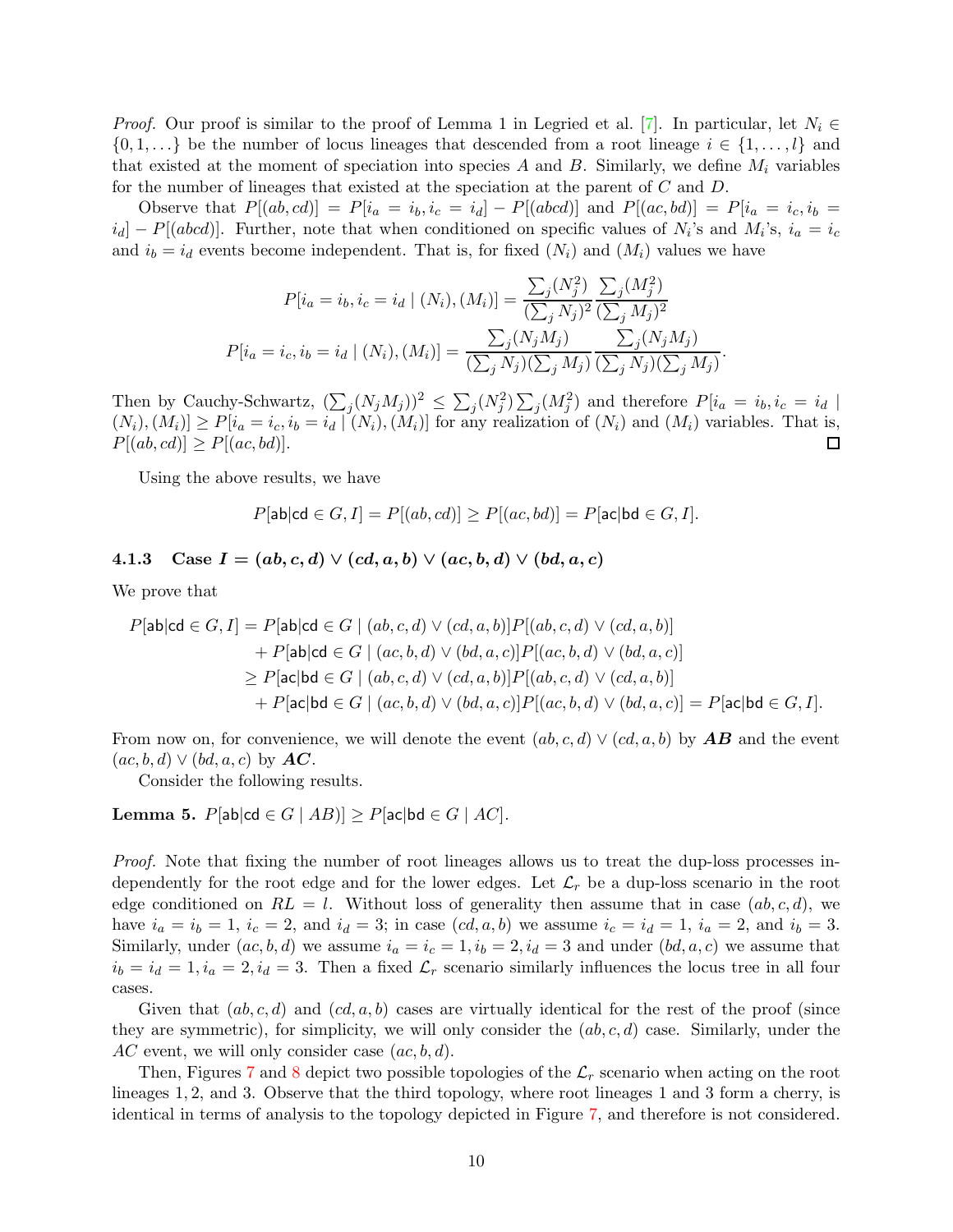<span id="page-10-0"></span>

<span id="page-10-1"></span>Figure 7: Caterpillar locus trees  $L_{(ab,c,d)}$  (left) and  $L_{(ac,b,d)}$  (right) embedded into the species tree. The red circles represent the potential duplication locations that could influence the gene tree probabilities. Note that the  $\mathcal{L}_r$  scenarios in the root edges are identical. That is, x' lengths are equal and the duplication locations above the dashed speciation lines are identical



Figure 8: Balanced locus trees  $L_{(ab,c,d)}$  (left) and  $L_{(ac,b,d)}$  (right) embedded into the species tree.

Note now that in Figure [7](#page-10-0) the resulting locus trees  $L_{(ab,c,d)}$  and  $L_{(ac,b,d)}$  are both caterpillars, while in Figure [8](#page-10-1) the locus trees are both balanced. We now consider these two cases individually.

- (i)  $L_{(ab,c,d)}$  and  $L_{(ac,b,d)}$  are caterpillars (see Figure [7\)](#page-10-0). Let  $x_{ab}$  be the distance (in coalescent units) from the root speciation event to the coalescence of a and b under the  $(ab, c, d)$  case (as shown on the figure)). Note that  $x_{ab} \geq 0$ . The there are two cases to consider.
	- $−$  *There is a duplication along the*  $x_{ab}$  *lineage.* Then, as shown in section [3.2.2,](#page-5-0) P[ab|cd ∈  $G | AB, \mathcal{L}_r] = 1$ . That is,  $P[\text{ab} | \text{cd} \in G | AB, \mathcal{L}_r] \ge P[\text{ac} | \text{bd} \in G | AC, \mathcal{L}_r]$ .

– *No duplications along the*  $x_{ab}$  *lineage.* Since  $L_{(ab,c,d)}$  and  $L_{(ac,b,d)}$  are both caterpillars, we denote their edges by X and Y as shown in Figure [4.](#page-4-2) Then  $w(X_{(ab,c,d)}) = x^{\prime} + x_{ab}$ , whereas  $w(X_{(ac,b,d)}) = x'$ . Further, the two locus trees are identical in terms of the duplication locations in their internal edges.

Then, by Observation [1,](#page-6-0) it is not difficult to see that  $P[\text{ab}|\text{cd} \in G \mid \mathcal{L}_r(a,b, cd)] \geq$  $P[\text{ac}|\text{bd} \in G \mid \mathcal{L}_r, (ac, bd)]$  for any fixed  $\mathcal{L}_r$ . Therefore, the lemma holds.

 $\Box$ 

(ii)  $L_{(ab,c,d)}$  and  $L_{(ac,b,d)}$  are balanced (see Figure [8\)](#page-10-1). By Lemma [1,](#page-4-0) P[ab|cd  $\in G \mid AB, \mathcal{L}_r] = 1$ and  $P[\textsf{ac}|\textsf{bd} \in G \mid AC, \mathcal{L}_r] = 1$ . That is, the lemma holds.

<span id="page-10-2"></span>Lemma 6. P[ab|cd ∈ G |  $AC$ ] ≥ P[ac|bd ∈ G |  $AB$ ].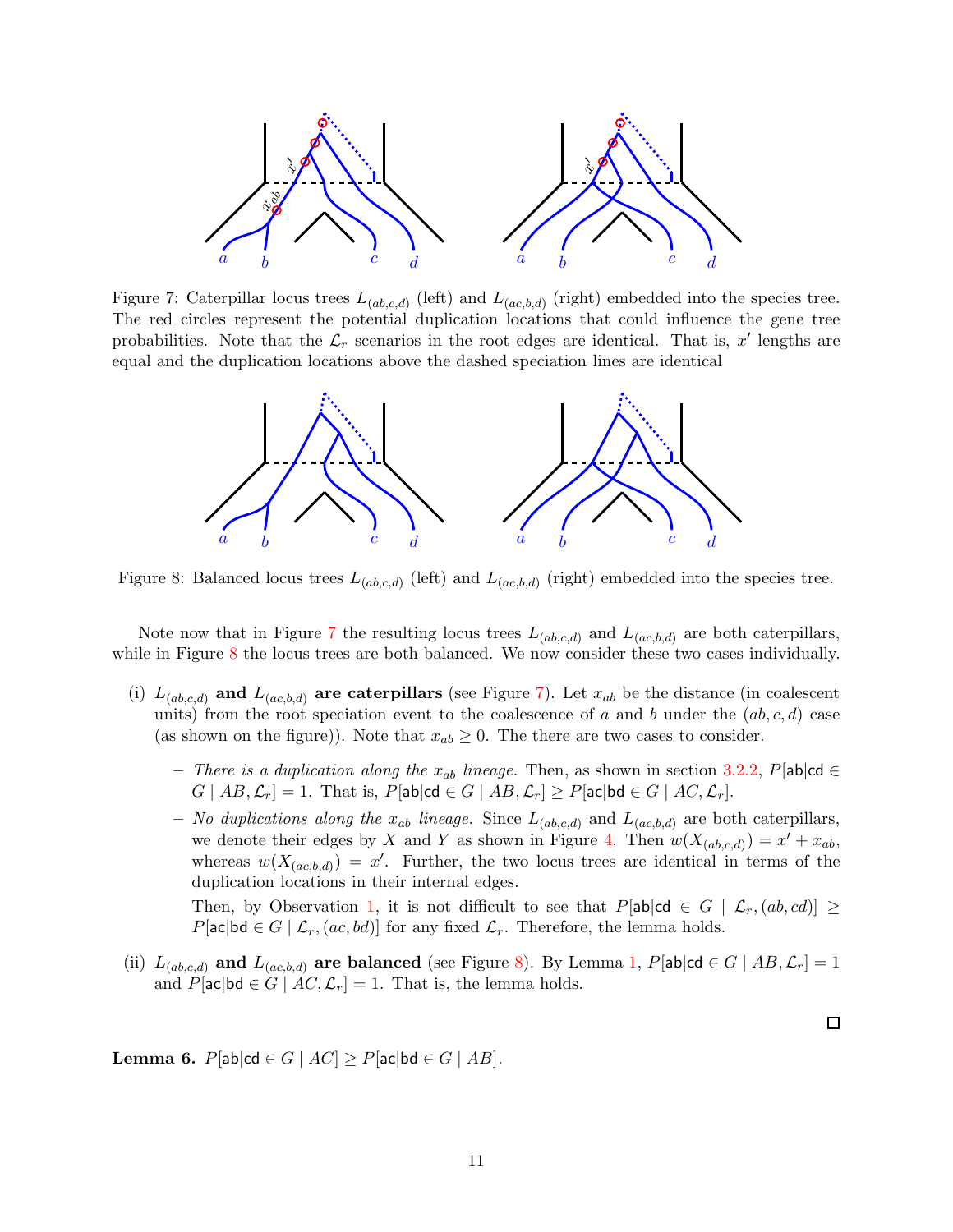*Proof.* This result follows from Lemma [5](#page-9-0) and the following relations:

$$
2P[\text{ab}|\text{cd} \in G \mid AC] + P[\text{ac}|\text{bd} \in G \mid AC] = 1
$$
  

$$
2P[\text{ac}|\text{bd} \in G \mid AB] + P[\text{ab}|\text{cd} \in G \mid AB] = 1.
$$

<span id="page-11-3"></span>Observation 2. *By Lemma [2,](#page-6-1) P*[ac|bd  $\in G \mid AC] \geq P$ [ab|cd  $\in G \mid AC$ ]*. Then combining this with Lemma* [6](#page-10-2) *we have*  $P[\text{ac}|\text{bd} \in G \mid AC] \geq P[\text{ac}|\text{bd} \in G \mid AB]$ 

<span id="page-11-2"></span>Lemma 7.  $P[AB] \ge P[AC]$ *.* 

*Proof.* Observe that

$$
P[AB] = P[(ab, c, d) \lor (cd, a, b)] = P[i_a = i_b, i_c \neq i_d] - P[(abc, d)] - P[(abd, c)]
$$
  
+ 
$$
P[i_c = i_d, i_a \neq i_b] - P[(acd, b)] - P[(bcd, a)];
$$
  

$$
P[AC] = P[(ac, b, d) \lor (bd, a, c)] = P[i_a = i_c, i_b \neq i_d] - P[(abc, d)] - P[(acd, b)]
$$
  
+ 
$$
P[i_b = i_d, i_a \neq i_c] - P[(abd, c)] - P[(bcd, a)].
$$

Therefore, it is sufficient to show that

$$
P[i_a = i_b, i_c \neq i_d] + P[i_c = i_d, i_a \neq i_b] \geq P[i_a = i_c, i_b \neq i_d] + P[i_b = i_d, i_a \neq i_c].
$$

Let  $x := P[i_a = i_b]$  and  $y := P[i_c = i_d]$ . Note that Legried et al. demonstrated that  $x, y \geq \frac{1}{l}$  [\[7\]](#page-14-10). Then

<span id="page-11-0"></span>
$$
P[i_a = i_b, i_c \neq i_d] + P[i_c = i_d, i_a \neq i_b] = x(1 - y) + y(1 - x) = x + y - 2xy.
$$
 (1)

Further,

$$
P[i_b = i_d | i_a = i_c] = \sum_{j=1}^{l} P[i_b = i_d | i_a = i_c = j] P[i_a = i_c = j | i_a = i_c]
$$
  
=  $\frac{1}{l} \sum_{j=1}^{l} \sum_{k=1}^{l} P[i_b = i_d = k | i_a = i_c = j] = \frac{1}{l} \sum_{j=1}^{l} \sum_{k=1}^{l} P[i_b = k | i_a = j] P[i_d = k | i_c = j]$   
=  $\frac{1}{l} l (P[i_b = 1 | i_a = 1] P[i_d = 1 | i_c = 1] + ... + P[i_b = l | i_a = 1] P[i_d = l | i_c = 1])$   
=  $xy + (l - 1) \frac{(1 - x)}{(l - 1)} \frac{(1 - y)}{(l - 1)}.$ 

Last equality is due to  $P[i_b = 1 | i_a = 1] = x$  and  $P[i_d = 1 | i_c = 1] = y$ . Then

<span id="page-11-1"></span>
$$
P[i_a = i_c, i_b \neq i_d] = (1 - P[i_b = i_d \mid i_a = i_c])P[i_a = i_c] = (1 - xy - \frac{(1 - x)(1 - y)}{(l - 1)}\frac{1}{l}
$$

$$
P[i_a = i_c, i_b \neq i_d] + P[i_b = i_d, i_a \neq i_c] = \frac{2}{l(l-1)}(l-2-lxy+x+y). \tag{2}
$$

Multiplying equations [1](#page-11-0) and [2](#page-11-1) by  $l(l-1)$  and fixing some  $y \in [1/l, 1]$  we get two linear functions.

$$
f(x) := l(l-1)(x + y - 2xy)
$$
  

$$
g(x) := 2(l - 2 - lxy + x + y).
$$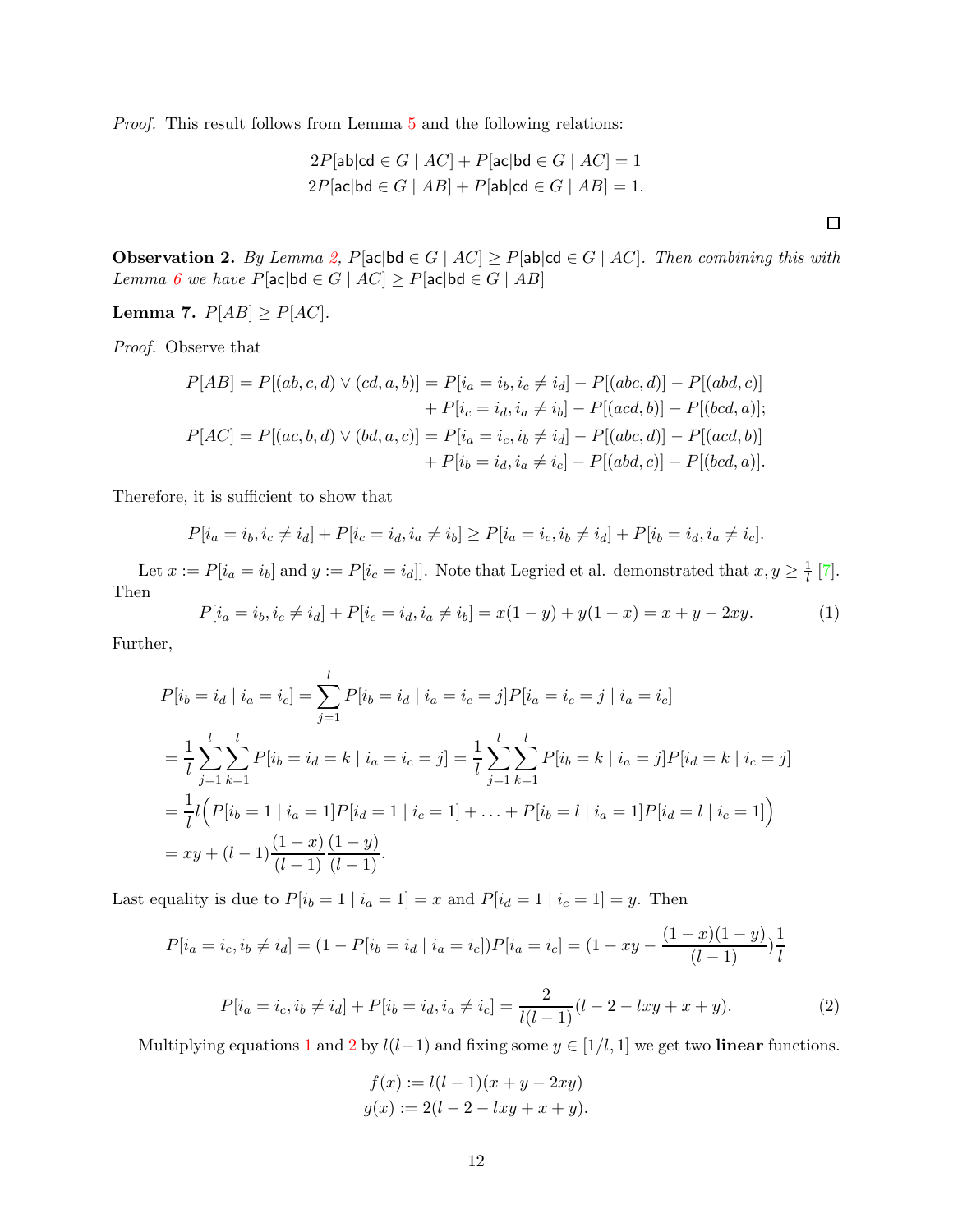It is then sufficient to show that  $f(1/l) \ge g(1/l)$  and  $f(1) \ge g(1)$  to conclude the proof (since x is in the  $[1/l, 1]$  range).

$$
f(1/l) = l - 1 + y(l - 1)(l - 2);
$$
  
\n
$$
g(1/l) = 2l - 4 - 2y + 2/l + 2y = 2l - 4 + 2/l.
$$

Observe that  $f(1/l)$  is minimum when  $y = 1/l$  (since that is the smallest possible value for y). In that case  $f(1/l) = l - 1 + (l^2 - 3l + 2)/l = 2l - 4 + 2/l$ . That is,  $f(1/l) \ge g(1/l)$  for all values of y. Let us now compare  $f(1)$  and  $g(1)$ .

$$
f(1) = l(l-1)(1-y);
$$
  
 
$$
g(1) = 2(l-2-ly+1+y) = 2(l-1-y(l-1)) = 2(l-1)(1-y).
$$

Note that, e.g., for the  $(ab, c, d)$  case to be feasible, we need to have  $l \geq 3$ . Therefore,  $f(1)$  $q(1)$ . П

Summarizing the above results we have.

$$
P[\mathsf{ab}|\mathsf{cd} \in G \mid AB]P[AB] + P[\mathsf{ab}|\mathsf{cd} \in G \mid AC]P[AC]
$$
  
\n
$$
\geq P[\mathsf{ac}|\mathsf{bd} \in G \mid AC]P[AB] + P[\mathsf{ac}|\mathsf{bd} \in G \mid AB]P[AC]
$$
  
\n
$$
\geq P[\mathsf{ac}|\mathsf{bd} \in G \mid AC]P[AC] + P[\mathsf{ac}|\mathsf{bd} \in G \mid AB]P[AB].
$$

Note that the first inequality is due to Lemmas [5](#page-9-0) and [6.](#page-10-2) The last inequality is due to Lemma [7](#page-11-2) and Observation [2.](#page-11-3)

That is, our main statement holds.

## 4.1.4 Case  $I = (abc, d) \vee (abd, c) \vee (acd, b) \vee (bdc, a) \vee (abcd).$

In all four cases locus tree L displays the quartet ab|cd. Therefore, by Lemma [2](#page-6-1) P[ab|cd  $\in G \mid I$ ] >  $P[\text{ac}|\text{bd} \in G | I].$  Observe that we obtain the strict inequality in this case.

## 4.1.5 Case  $I = (ad, bc) \vee (ad, b, c) \vee (bc, a, d)$ .

It is not difficult to see that in this case, L displays quartet  $ad|bc$ . Therefore (as can be seen from the derivations in Section [3\)](#page-3-2),  $P[\text{ab}|\text{cd} \in G | I] = P[\text{ac}|\text{bd} \in G | I].$ 

This concludes the proof for balanced S.

## 4.2  $S$  is a caterpillar

Without lost of generality assume that  $S$  is as appears in Figure [9.](#page-13-0) Similarly to the balanced case, we implicitly condition the probability space on a fixed number of loci (lineages) existing at the moment of speciation as shown in the figure. Note that, while in the balanced case we considered root lineages, in the caterpillar scenario we consider lineages at the least common ancestor of  $A, B$ , and C. That is, we refer to these lineages/loci as ABC-lineages. Finally, as in the balanced case, we denote the number of ABC-lineages by l.

We then use the  $i_a, i_b, i_c$  notation in the same way as in the previous section (while referring to indices of ABC-lineages). Further,  $\mathcal{I} = \{(a, b, c); (ab, c); (ac, b); (bc, a); (abc)\}\$  scenarios describe relations between  $i_a, i_b$ , and  $i_c$ .

We now prove that  $P[\text{ab}|\text{cd} \in G, I] \ge P[\text{ac}|\text{bd} \in G, I]$  for all  $I$  in  $\{(a, b, c); (ab, c) \lor (ac, b); (bc, a); (abc)\}.$ Moreover, for at least one such I, the strict inequality holds; in particular, see case [4.2.4](#page-14-13) below.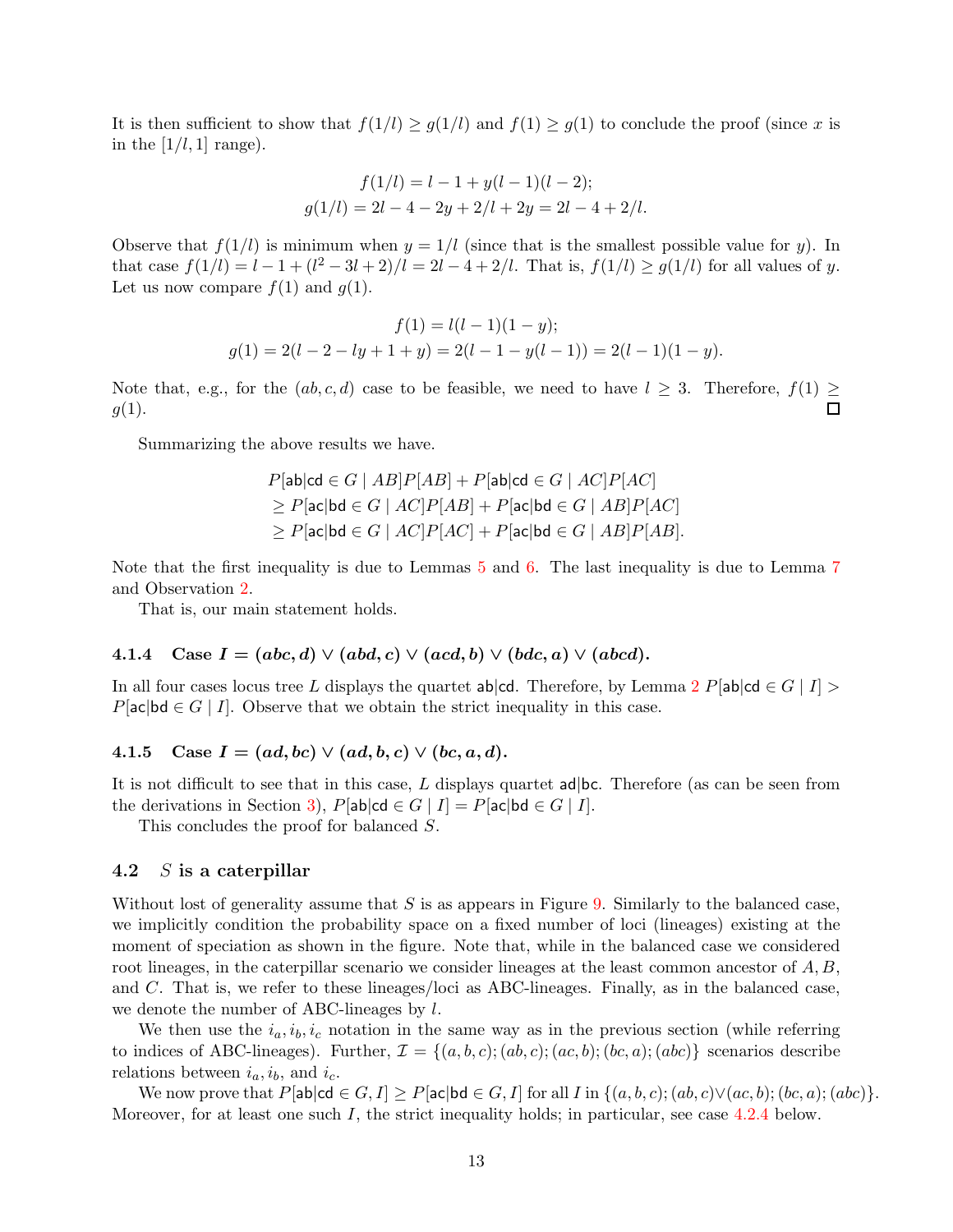<span id="page-13-0"></span>

Figure 9: An example of the locus tree embedding into a caterpillar species tree. The three locus lineages crossing the dashed speciation line are the ABC-lineages

## 4.2.1 Case  $I = (a, b, c)$ .

By symmetry of the DLCoal model, we have  $P[\text{ab}|\text{cd} \in G | I] = P[\text{ac}|\text{bd} \in G | I] = P[\text{ad}|\text{bc} \in G | I].$ That is, reshuffling the  $i_a$ ,  $i_b$ ,  $i_c$  labels will not affect the probabilities.

Then,  $P[\textsf{ab}|\textsf{cd} \in G, I] = P[\textsf{ab}|\textsf{cd} \in G \mid I]P[I] = P[\textsf{ac}|\textsf{bd} \in G \mid I]P[I] = P[\textsf{ac}|\textsf{bd} \in G, I].$ 

4.2.2 Case  $I = (ab, c) \vee (ac, b)$ .

The proof in this case is similar to case  $4.1.3$  for balanced S. In particular, observe the following.

**Lemma 8.**  $P[(ab, c)] \geq P[(ac, b)].$ 

*Proof.* It is sufficient to show that  $P[i_a = i_b] \ge P[i_a = i_c]$ . Note that  $i_a$  and  $i_c$  are independent and therefore  $P[i_a = i_c] = 1/l$ . Further, Legried et al. [\[7\]](#page-14-10) showed that  $P[i_a = i_b] \ge 1/l$ .  $\Box$ 

### Lemma 9.

- *(i)*  $P[ab|cd ∈ G | (ab, c)] > P[ac|bd ∈ G | (ac, b)]$ ;
- *(ii)*  $P[ab|cd ∈ G | (ac, b)] > P[ac|bd ∈ G | (ab, c)]$ ;
- *(iii)*  $P[ac|bd ∈ G | (ac, b)] ≥ P[ac|bd ∈ G | (ab, c)]$ *.*

*Proof.* Note that (i) corresponds to Lemma [5,](#page-9-0) (ii) corresponds to Lemma [6,](#page-10-2) and (iii) corresponds to Observation [2](#page-11-3) from Section [4.1.3.](#page-9-1) The proofs of these statements are very similar, so we omit them for brevity.  $\Box$ 

Then, similarly to Section [4.1.3](#page-9-1) we have

$$
P[\mathsf{ab}|\mathsf{cd} \in G, I] = P[\mathsf{ab}|\mathsf{cd} \in G \mid (ab, c)]P[(ab, c)] + P[\mathsf{ab}|\mathsf{cd} \in G \mid (ac, b)]P[(ac, b)]
$$
  
\n
$$
\geq P[\mathsf{ac}|\mathsf{bd} \in G \mid (ac, b)]P[(ab, c)] + P[\mathsf{ac}|\mathsf{bd} \in G \mid (ab, c)]P[(ac, b)]
$$
  
\n
$$
\geq P[\mathsf{ac}|\mathsf{bd} \in G \mid (ac, b)]P[(ac, b)] + P[\mathsf{ac}|\mathsf{bd} \in G \mid (ab, c)]P[(ab, c)] = P[\mathsf{ac}|\mathsf{bd} \in G, I].
$$

#### 4.2.3 Case  $I = (bc, a)$ .

In this case P[ab|cd  $\in G \mid I$ ] = P[ac|bd  $\in G \mid I$ ], since the locus tree displays the third quartet, ad|bc.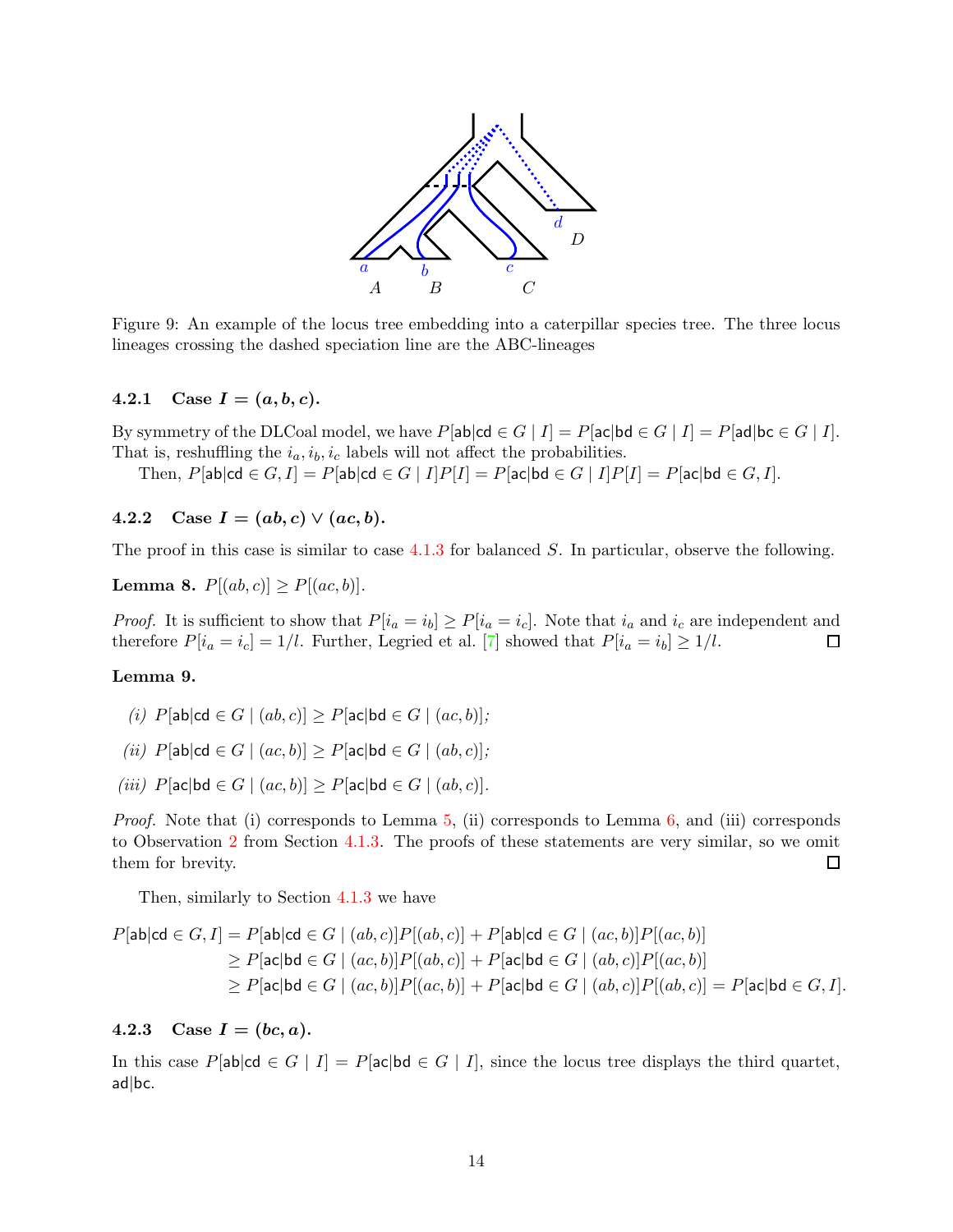#### <span id="page-14-13"></span>4.2.4 Case  $I = (abc)$ .

The locus tree displays quartet ab|cd; therefore, by Lemma [2](#page-6-1) and the law of total probability,  $P[\textsf{ab}|\textsf{cd} \in G \mid I] > P[\textsf{ac}|\textsf{bd} \in G \mid I].$ 

## 5 Acknowledgments

This material is based upon work supported by the National Science Foundation under Grant No. 1617626.

## <span id="page-14-9"></span>References

- [1] E. S. Allman, J. H. Degnan, and J. A. Rhodes. Identifying the rooted species tree from the distribution of unrooted gene trees under the coalescent. *Journal of mathematical biology*, 62(6):833–862, 2011.
- <span id="page-14-2"></span><span id="page-14-0"></span>[2] E. S. Allman, J. H. Degnan, and J. A. Rhodes. Split probabilities and species tree inference under the multispecies coalescent model. *Bulletin of mathematical biology*, 80(1):64–103, 2018.
- <span id="page-14-12"></span>[3] O. R. Bininda-Emonds, editor. *Phylogenetic Supertrees: Combining Information to Reveal the Tree of Life*, volume 4 of *Computational Biology*. Springer Verlag, 2004.
- <span id="page-14-5"></span>[4] P. Du, M. W. Hahn, and L. Nakhleh. Species tree inference under the multispecies coalescent on data with paralogs is accurate. *bioRxiv*, page 498378, 2019.
- [5] L. S. Kubatko, B. C. Carstens, and L. L. Knowles. Stem: species tree estimation using maximum likelihood for gene trees under coalescence. *Bioinformatics*, 25(7):971–973, 2009.
- <span id="page-14-7"></span>[6] B. R. Larget, S. K. Kotha, C. N. Dewey, and C. An´e. BUCKy: gene tree/species tree reconciliation with Bayesian concordance analysis. *Bioinformatics*, 26(22):2910–2911, 2010.
- <span id="page-14-10"></span><span id="page-14-3"></span>[7] B. Legried, E. K. Molloy, T. Warnow, and S. Roch. Polynomial-time statistical estimation of species trees under gene duplication and loss. *BioRxiv*, page 821439, 2019.
- [8] L. Liu and L. Yu. Estimating Species Trees from Unrooted Gene Trees. *Systematic Biology*, 60(5):661–667, 03 2011.
- <span id="page-14-6"></span>[9] L. Liu, L. Yu, and S. V. Edwards. A maximum pseudo-likelihood approach for estimating species trees under the coalescent model. *BMC evolutionary biology*, 10(1), 2010.
- <span id="page-14-4"></span>[10] L. Liu, L. Yu, D. K. Pearl, and S. V. Edwards. Estimating Species Phylogenies Using Coalescence Times among Sequences. *Systematic Biology*, 58(5):468–477, 07 2009.
- <span id="page-14-8"></span>[11] E. Mossel and S. Roch. Incomplete lineage sorting: consistent phylogeny estimation from multiple loci. *IEEE/ACM Transactions on Computational Biology and Bioinformatics*, 7(1):166– 171, 2008.
- <span id="page-14-1"></span>[12] B. Rannala and Z. Yang. Bayes estimation of species divergence times and ancestral population sizes using dna sequences from multiple loci. *Genetics*, 164(4):1645–1656, 2003.
- <span id="page-14-11"></span>[13] M. D. Rasmussen and M. Kellis. Unified modeling of gene duplication, loss, and coalescence using a locus tree. *Genome research*, 22(4):755–765, 2012.